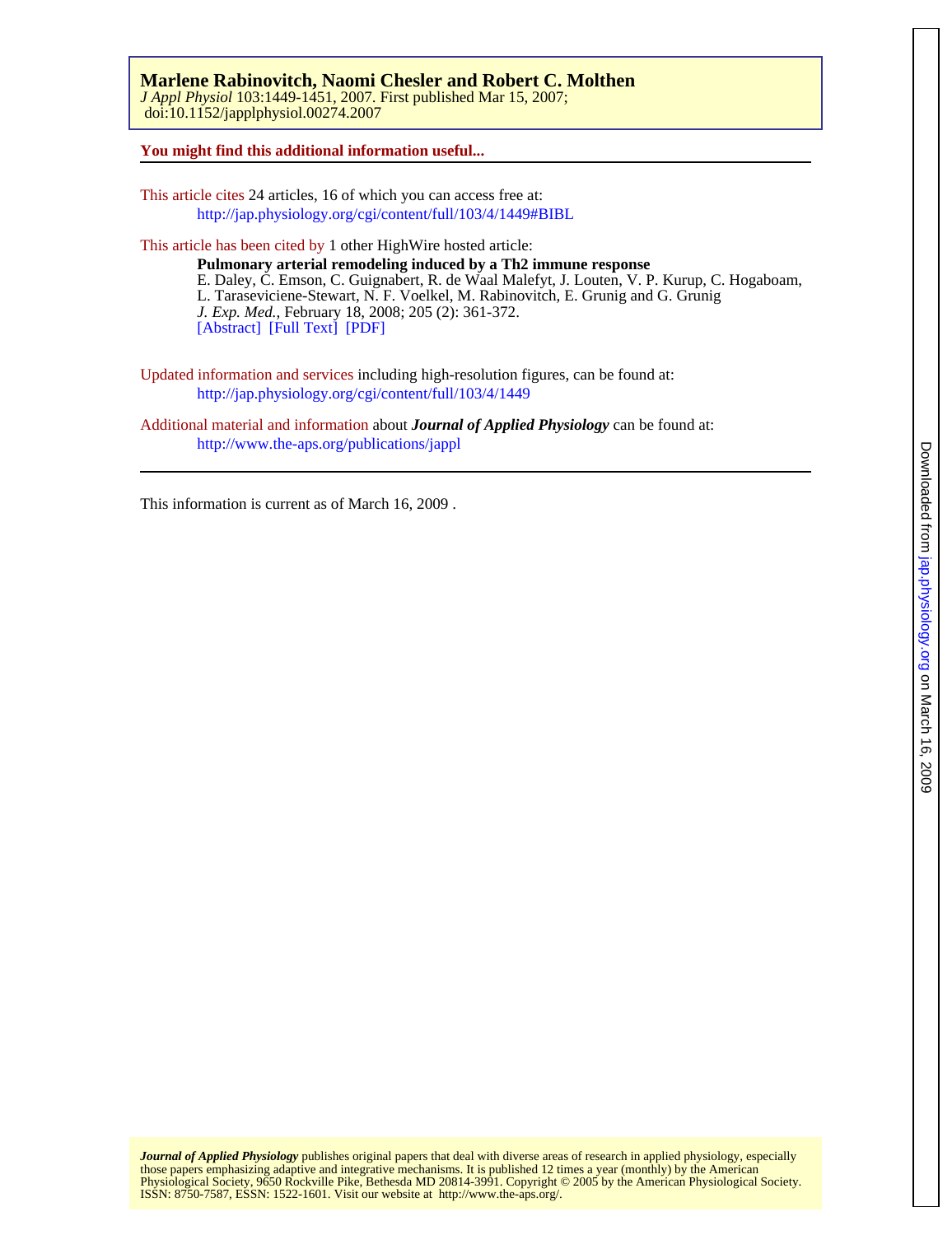# Point:Counterpoint: Chronic hypoxia-induced pulmonary hypertension does/does not lead to loss of pulmonary vasculature

## **POINT: CHRONIC HYPOXIA-INDUCED PULMONARY HYPERTENSION DOES LEAD TO LOSS OF PULMONARY VASCULATURE**

This debate focuses on whether, and to what extent, loss of small precapillary arteries is associated with the elevation in pulmonary artery pressure and resistance that accompanies chronic hypoxia-induced pulmonary hypertension. The issue has become the focus of much debate for a number of reasons. Papers from McLoughlin and his group (5, 6) have provided conclusive evidence that there is considerable angiogenesis associated with hypoxia-induced pulmonary hypertension. In addition, Rho kinase inhibitors normalize pulmonary pressure in chronic hypoxia presumably by a pure vasodilatory action (7).

The fact that chronic hypoxia can stimulate neoangiogenesis does not negate the fact that chronic hypoxia can also result in loss of precapillary arteries. It is now generally accepted that loss of distal arteries in the clinical and experimental setting of pulmonary hypertension is the result of apoptosis of both endothelial cells and pericytes. This has been well documented in the monocrotaline model of pulmonary hypertension (24). Using this model, Stewart and colleagues (24) used fluorescent microbeads to document both breaks and abrupt termination of precapillary vessels, a feature associated with severe pulmonary hypertension. The authors went on to show how infusion of endothelial progenitor cells that synthesize endothelial nitric oxide synthase can reverse the pulmonary hypertension in association with rebuilding the distal vasculature that had been interrupted. In the clinical setting, a fulminant form of neoangiogenesis is associated with end-stage primary and secondary forms of pulmonary hypertension (4). This does not produce an effective increase in pulmonary flow through conduit channels, but rather represents structurally and functionally dysregulated vessels that resemble tumor vessels (4). These abnormal angiogenic channels are thought to arise because of the proliferation of "apoptosis-resistant" local endothelial cells or from the seeding of the lumen with circulating progenitor endothelial cells (20).

A variety of pulmonary hypertension-inducing stimuli used in the experimental setting or related to clinical disease are associated with histological evidence of loss of distal pulmonary arteries, assessed either by platelet endothelial cell adhesion molecule (PECAM) staining of endothelial cells or by barium-gelatin infusion of the lungs. Experimental stimuli in addition to chronic hypoxia that induce loss of vessels in association with pulmonary hypertension have included injection of the toxin monocrotaline (23), monocrotaline and pneumonectomy (17), exposure to chronic hyperoxia (11, 22), and creation of aortopulmonary shunts (19). In the clinical setting, conditions associated with pulmonary hypertension and loss of arteries include congenital heart defects (18), lung developmental abnormalities (2), and idiopathic pulmonary hypertension (16). Improved resolution of current imaging techniques might, in the future, detect loss of precapillary arteries in association with pulmonary hypertension in the clinical setting. Loss of arteries reflecting loss of vascular reserve might be reflected in heightened pulmonary artery pressure and resistance with exercise or changes in pulmonary vascular impedance, which most accurately represents the total right ventricular afterload, including both steady and pulsatile right ventricular work requirements (21).

Unfortunately, only the minority of clinical or experimental studies of chronic hypoxia-induced pulmonary hypertension report whether there is loss of precapillary vessels. One of the ways in which the number of precapillary vessels is precisely determined is by barium-gelatin infusion. This barium permits radiographic assessment of the circulation and the gelatin does not allow the contrast to pass into the capillary bed. Thus it is easy to count barium-filled peripheral arteries at alveolar duct and wall level on microscopic examination of lung tissue sections. Usually the number of precapillary arteries is recorded as the number of arteries relative to 100 alveoli or per squared millimeter. Calculating arteries per 100 alveoli makes the assumption that the alveoli are normal in number and calculating squared millimeter makes the assumption that the number and size of alveoli are normal.

In addition to distensibility analysis  $(21)$ , microCT  $(8)$  can be used to support loss of filling of distal arteries following exposure to chronic hypoxia using the barium-gelatin method or perfluorooctyl bromide (PFOB) as an intravascular X-ray contrast agent. With this method, isolated lungs harvested from mice are rinsed of blood and perfused with a physiological salt solution containing 5% bovine serum albumin while being ventilated with a 15%  $O_2$ , 6%  $CO_2$ , balance nitrogen mixture. Papavarine is added to the perfusate and recirculated prior to imaging to remove residual muscle tone. The perfusate is then replaced with PFOB, which is trapped at the precapillary level and only fills the arterial vasculature. High-resolution planar images are taken at an airway pressure of 6 mmHg for a range of intravascular pressures (between 6 and 17 mmHg).

Alternatively, one can use vWF or PECAM staining of endothelium to landmark arteries accompanying alveolar ducts and alveolar walls down to a precapillary size of 20  $\mu$ m and to express those arteries relative to alveoli. This technique runs the risk of including venules in the assessment, but venules can generally be differentiated from arterioles since they are surrounded by loose connective tissue, they run in connective tissue septae in the lung, and they often have prominent branches. One of our recent studies has shown excellent correlation between the barium-gelatin and vWF immunostaining techniques to assess precapillary arteries (15). With these techniques, a reduction in the number of arteries relative to alveoli has been documented in rodents with chronic hypoxiainduced pulmonary hypertension in our laboratory (13, 14) and in that of others (3, 12).

Studies using transgenic mice have taught us that there can be tremendous discrepancies between the hemodynamic assessments of pulmonary artery pressure and resistance and the remodeling response of the distal circulation in terms of muscularization of distal vessels, hypertrophy of more proximal arteries, and loss of arteries relative to alveoli. For example, in mice with overexpression of S100A4/Mts1, a baseline increase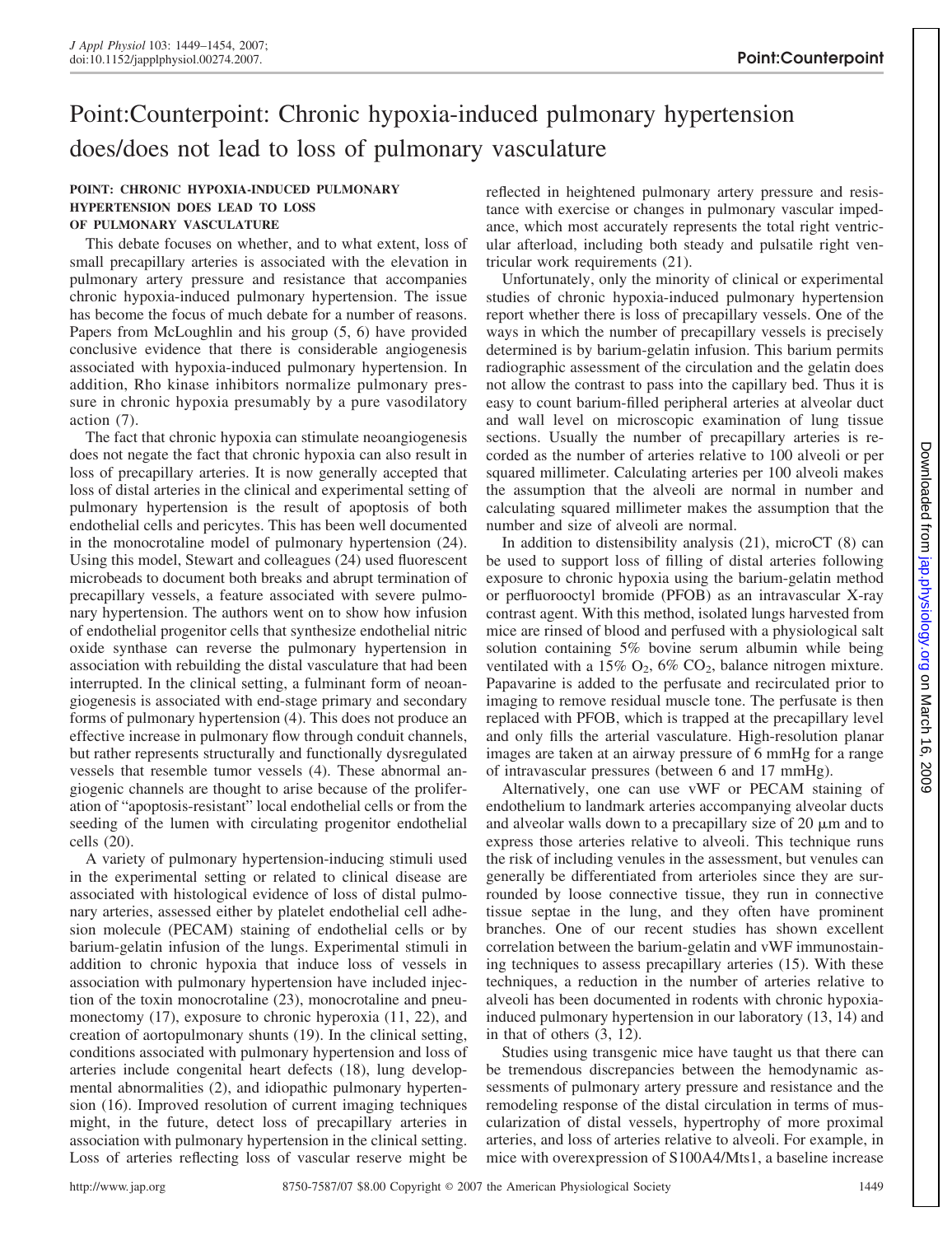### 1450

in pulmonary artery pressure is further augmented by chronic hypoxia relative to controls, but we were unable to identify an increase in the muscularization of distal vessels, in the loss of distal vessels landmarked as precapillary, or in the wall thickness of normally muscular arteries that would explain this discrepancy. We did, however, document marked changes in the elastin matrix (14, 15) that might have influenced the distensibility characteristics in the pulmonary circulation (9, 10).

We observed that patchy deletion of BMPR1a in smooth muscle cells and others have reported that haploinsufficiency of BMPRII results in equivalent pulmonary artery pressures found in wild-type mice exposed to chronic hypoxia, but less structural remodeling of the distal circulation (1). New studies are considering the contribution of the extracellular matrix, where an increase in aberrantly distributed elastin and collagen could be associated with reduced compliance (9, 10) and thus increased impedance even when resistance is unchanged.

So, the following might summarize what we believe is the basis for the difference of opinion regarding hypoxia-mediated loss of distal arteries.

First, pulmonary hypertension is reversed with Rho kinase inhibitors. *However, this does not negate the loss of vessels, only that under basal conditions, the loss of distal arteries does not impair resting steady hemodynamics of the pulmonary circulation*.

Second, stereology shows increased angiogenesis and increased capillary length in hypoxia. *This is well documented but does not tell us about aberrant or "lost" connections between the precapillary and capillary circulation*.

Third, loss of arteries is not always seen in hypoxia. *Certain methodologies like barium-gelatin injection are designed to facilitate assessment of the distal precapillary pulmonary vasculature, but this method can be technically challenging particularly in murine lungs. However, PECAM or vWF immunostaining validates the loss of vessels when used in the same series of experiments and this should also be possible with microCT with PFOB.*

Fourth, certain murine species may not show loss of arteries. *This may be true despite the fact that other features of remodeling of the pulmonary circulation are observed. Also, we need to look beyond the vascular changes we have typically observed in chronic hypoxia-induced pulmonary hypertension into those that affect the total right ventricular afterload, including both steady and pulsatile right ventricular work.*

#### **REFERENCES**

- 1. **Beppu H, Ichinose F, Kawai N, Jones RC, Yu PB, Zapol WM, Miyazono K, Li E, Bloch KD.** BMPR-II heterozygous mice have mild pulmonary hypertension and an impaired pulmonary vascular remodeling response to prolonged hypoxia. *Am J Physiol Lung Cell Mol Physiol* 287: L1241–L1247, 2004.
- 2. **Bohn D, Tamura M, Perrin D, Barker G, Rabinovitch M.** Ventilatory predictors of pulmonary hypoplasia in congenital diaphragmatic hernia, confirmed by morphologic assessment. *J Pediatr* 111: 423–431, 1987.
- 3. **Brusselmans K, Compernolle V, Tjwa M, Wiesener MS, Maxwell PH, Collen D, Carmeliet P.** Heterozygous deficiency of hypoxia-inducible factor-2alpha protects mice against pulmonary hypertension and right ventricular dysfunction during prolonged hypoxia. *J Clin Invest* 111: 1519 –1527, 2003.
- 4. **Cool CD, Stewart JS, Werahera P, Miller GJ, Williams RL, Voelkel NF, Tuder RM.** Three-dimensional reconstruction of pulmonary arteries in plexiform pulmonary hypertension using cell-specific markers. Evidence for a dynamic and heterogeneous process of pulmonary endothelial cell growth*. Am J Pathol* 155: 411– 419, 1999.
- 5. **Howell K, Ooi H, Preston R, McLoughlin P.** Structural basis of hypoxic pulmonary hypertension: the modifying effect of chronic hypercapnia. *Exp Physiol* 89: 66 –72, 2004.
- 6. **Howell K, Preston RJ, McLoughlin P.** Chronic hypoxia causes angiogenesis in addition to remodelling in the adult rat pulmonary circulation. *J Physiol* 547: 133–145, 2003.
- 7. **Hyvelin JM, Howell K, Nichol A, Costello CM, Preston RJ, McLoughlin P.** Inhibition of Rho-kinase attenuates hypoxia-induced angiogenesis in the pulmonary circulation. *Circ Res* 97: 185–191, 2005.
- 8. **Karau KL, Molthen RC, Dhyani A, Haworth ST, Hanger CC, Roerig DL, Johnson RH, Dawson CA.** Pulmonary arterial morphometry from microfocal X-ray computed tomography. *Am J Physiol Heart Circ Physiol* 281: H2747–H2756, 2001.
- 9. **Kobs RW, Chesler NC.** The mechanobiology of pulmonary vascular remodeling in the congenital absence of eNOS. *Biomech Model Mechanobiol* 5: 217–225, 2006.
- 10. **Kobs RW, Muvarak NE, Eickhoff JC, Chesler NC.** Linked mechanical and biological aspects of remodeling in mouse pulmonary arteries with hypoxia-induced hypertension. *Am J Physiol Heart Circ Physiol* 288: H1209 –H1217, 2005.
- 11. **Koppel R, Han RN, Cox D, Tanswell AK, Rabinovitch M.** a1-antitrypsin protects neonatal rats from pulmonary vascular and parenchymal effects of oxygen toxicity. *Pediatr Res* 36: 763–770, 1994.
- 12. **Levi M, Moons L, Bouche A, Shapiro SD, Collen D, Carmeliet P.** Deficiency of urokinase-type plasminogen activator-mediated plasmin generation impairs vascular remodeling during hypoxia-induced pulmonary hypertension in mice. *Circulation* 103: 2014 –2020, 2001.
- 13. **Maruyama K, Ye CL, Woo M, Venkatacharya H, Lines LD, Silver MM, Rabinovitch M.** Chronic hypoxic pulmonary hypertension in rats and increased elastolytic activity. *Am J Physiol Heart Circ Physiol* 261: H1716 –H1726, 1991.
- 14. **Merklinger SL, Jones PL, Martinez EC, Rabinovitch M.** Epidermal growth factor receptor blockade mediates smooth muscle cell apoptosis and improves survival in rats with pulmonary hypertension. *Circulation*  $112 \cdot 423 - 431$ , 2005.
- 15. **Merklinger SL, Wagner RA, Spiekerkoetter E, Hinek A, Knutsen RH, Kabir MG, Desai K, Hacker S, Wang L, Cann GM, Ambartsumian NS, Lukanidin E, Bernstein D, Husain M, Mecham RP, Starcher B, Yanagisawa H, Rabinovitch M.** Increased fibulin-5 and elastin in S100A4/Mts1 mice with pulmonary hypertension. *Circ Res* 97: 596 – 604, 2005.
- 16. **Meyrick B, Clarke SW, Symons C, Woodgate DJ, Reid L.** Primary pulmonary hypertension: a case report including electronmicroscopic study. *Br J Dis Chest* 68: 11–20, 1974.
- 17. **O'Blenes S, Fischer S, McIntyre B, Keshavjee S, Rabinovitch M.** Hemodynamic unloading leads to regression of pulmonary vascular disease in rats. *J Thorac Cardiovasc Surg* 121: 279 –289, 2001.
- 18. **Rabinovitch M, Keane JF, Norwood WI, Castaneda AR, Reid L.** Vascular structure in lung tissue obtained at biopsy correlated with pulmonary hemodynamic findings after repair of congenital heart defects. *Circulation* 69: 655– 667, 1984.
- 19. **Rendas A, Lennox S, Reid L.** Aortopulmonary shunts in growing pigs. *J Thorac Cardiovasc Surg* 77: 109 –118, 1979.
- 20. **Taraseviciene-Stewart L, Kasahar Y, Alger L, Hirth P, McMahon G, Waltenberger J, Voelkel N, Tuder R.** Inhibition of the VEGF receptor 2 combined with chronic hypoxia causes cell death-dependent pulmonary endothelial cell proliferation and severe pulmonary hypertension. *FASEB J* 15: 427– 438, 2001.
- 21. **Tuchscherer HA, Vanderpool RR, Chesler NC.** Pulmonary vascular remodeling in isolated mouse lungs: effects on pulsatile pressure-flow relationships. *J Biomech* 40: 993–1001, 2007.
- 22. **Wilson WL, Mullen M, Olley PM, Rabinovitch M.** Hyperoxia-induced pulmonary vascular and lung abnormalities in young rats and potential for recovery. *Pediatr Res* 19: 1059 –1067, 1985.
- 23. **Ye C, Rabinovitch M.** Inhibition of elastolysis by SC-37698 reduces development and progression of monocrotaline pulmonary hypertension. *Am J Physiol Heart Circ Physiol* 261: H1255–H1267, 1991.
- 24. **Zhao YD, Courtman DW, Deng Y, Kugathasan L, Zhang Q, Stewart DJ.** Rescue of monocrotaline-induced pulmonary arterial hypertension using bone marrow-derived endothelial-like progenitor cells: efficacy of combined cell and eNOS gene therapy in established disease. *Circ Res* 96: 442– 450, 2005.